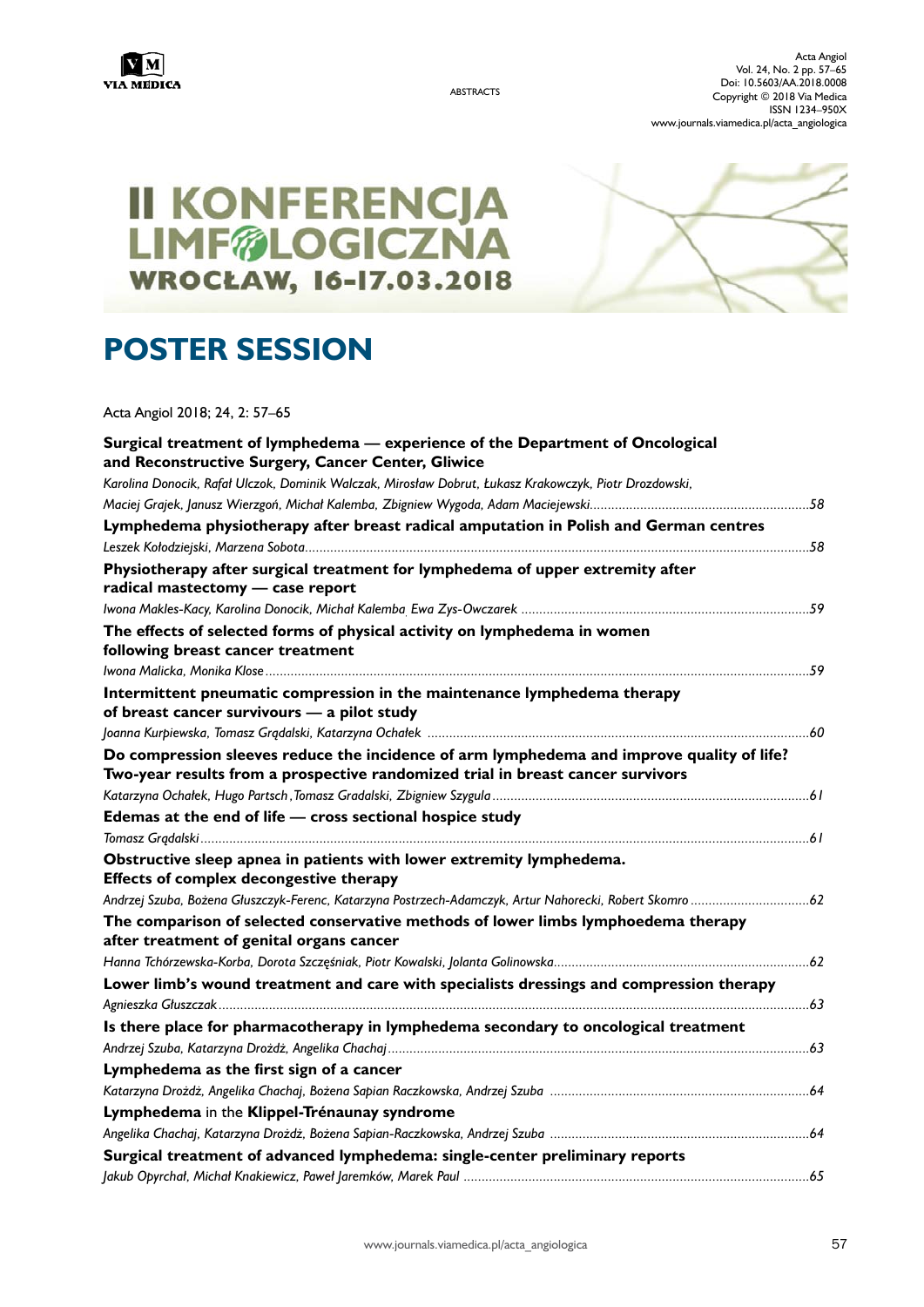#### **Surgical treatment of lymphedema — experience of the Department of Oncological and Reconstructive Surgery, Cancer Center, Gliwice**

Karolina Donocik, Rafał Ulczok, Dominik Walczak, Mirosław Dobrut, Łukasz Krakowczyk, Piotr Drozdowski, Maciej Grajek, Janusz Wierzgoń, Michał Kalemba, Zbigniew Wygoda, Adam Maciejewski

*Department of Oncological and Reconstructive Surgery, Maria Sklodowska-Curie Memorial Centre and Institute of Oncology, Gliwice, Poland*

**Introduction:** Lymphedema is a chronic and progressive disease, that might be caused by different factors. It may be a symptom of congenital malformations of the lymphatic vessels or the result of previous injuries, infections and finally a symptom of neoplastic diseases blocking lymphatic vessels or the consequence of their treatment.

The breast cancer related lymphedema (BCRL) is thought to be related to the extent of axillary node involvement, type of breast surgery, and radiation therapy. It can occur years after the completion of all treatments in approximately 20–50% of women.

Patients might experience a range of symptoms in the affected limb including swelling, pain, decreased range of motion and higher risk of infection which significantly affects the quality of life. It often arises despite preventive physiotherapy (exercises, massages, compressions).

After lymphedema development the conservative therapy is introduced however when it fails surgical management might be an appropriate treatment alternative.

The goal of this study is to present three different methods of surgical treatment of secondary lymphedema  $(2^{nd}$  and  $3^{rd}$  stage) of the upper limb after radical breast amputations.

**Material and methods:** Before the surgical treatment was undertaken, the upper extremities were evaluated with three methods: measurement of limb circumference, lymphoscintigraphy and single-photon emission computed tomography (SPECT), and intraoperatively indocyanine green lymphography (ICG).

After the patients' qualification, three different surgical procedures were performed:

Breast reconstruction with deep inferior epigastric artery perforator (DIEP) flap and simultaneous inguinal lymph node transfer.

The muscle sparing latissimus dorsi (msLD) flap transfer together with adjacent lymph nodes in the axillary region.

The lymphaticovenular anastomosis (LVA) in the forearm.

The effects of surgical treatment were assessed 3, 7 and 12 weeks after the procedure and included limb circumference, range of motion and lymphoscintigraphy.

**Results:** During the 3-months follow-up, a systematic improvement was achieved in the limb range of motion in patients after DIEP and the msLD reconstruction and reduction of extremity circumference in all patients. In addition, patients report a subjective improvement in the quality of life and reduction of symptoms within the affected limb.

**Conclusions:** Surgical treatment of upper limb lymphedema is an effective alternative for patients with conservative methods that are ineffective and unstable.

**Key words:** lymphedema, breast cancer

#### **Lymphedema physiotherapy after breast radical amputation in Polish and German centres**

Leszek Kołodziejski<sup>'</sup>, Marzena Sobota<sup>2</sup>

1 *Academy of Physical Education, Cracow, Poland* 2 *Fizjomar, Rybnik, Poland*

**Introduction:** Lymphedema of the upper extremity (LUE) is the most serious complication of radical breast cancer amputation. LUE treatment results remain unsatisfactory. Up to now, no consensus has been reached on the treatment of patients in Poland.

Aim of the dissertation was comparison of results of LUE stationary treatment in two leading centers dealing with LUE therapy: Polish Rosomak and German Feldbergklinik.

**Material and methods:** A group of 150 patients undergoing radical breast mastectomy in the period 1980–2012. The Polish group (P) consisted of 60 and the German group (N) of 90 women. Both groups did not differ in anthropometric features, and the periods from operations to diagnosing LUE, as well as suffering from LUE were similar.

In the evaluation of the limb volume, the circular method of measuring the circuits and calculating the volume of the limb in the form of a truncated cone accepted in the literature was used. The comparisons of the volume of the limb with LUE before therapy and after therapy, as well as the LUE-affected limb to the healthy limb before and after therapy were undertaken. In data analysis STATISTICA, version 10.0 was applied. For the significance level of differences  $\alpha$  < 0.05 was accepted.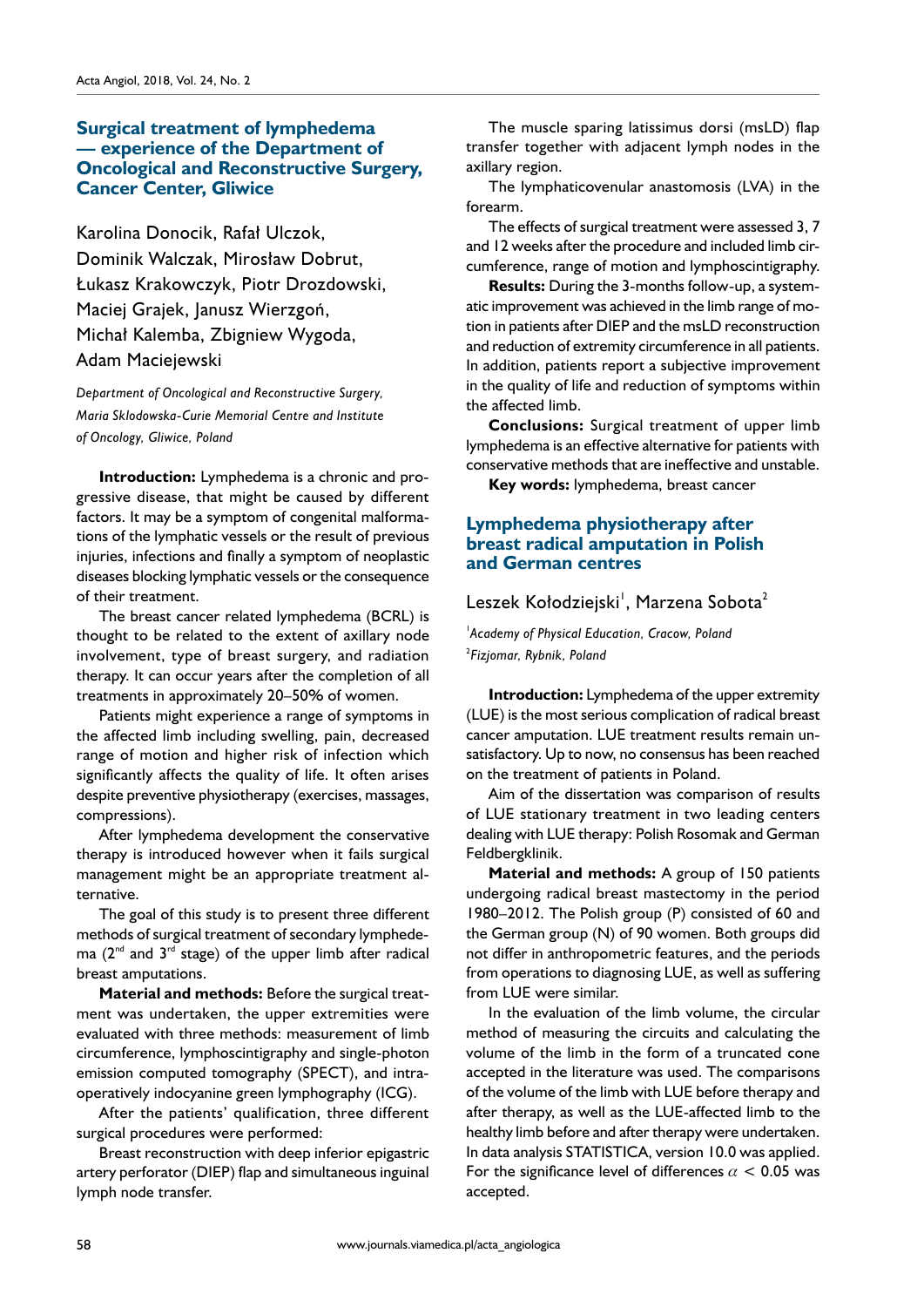**Results:** Failure of p/ed swelling was related to 6 (4%) patients (5 Polish women and 1 German woman). The remaining stationary therapy was evaluated as effective, which was manifested by the regression of LUE. Better results (less frequent use of irradiation and postoperative chemotherapy, higher baseline levels of LUE and systematic use of CPT) were obtained in patients in group N.

#### **Conclusions:**

- 1. Better results were obtained in group N
- 2. The reasons for better CPT results in group N seem to be influenced by:

a) less frequent use of armpit irradiation and systemic chemotherapy,

- b) higher initial stage of LUE,
- c) the period the p/ed swelling therapy was effected, d) systematic CPT procedures.
- 3. For the classification of patients after radical mastectomy with diagnosed LUE to stationary CPT, consideration should be given to:
- a) initial stage of LUE,
- b) past oncological treatment,
- c) the possibility of systematic daily CPT.

**Key words:** lymphedma, breast radical amputation, complex physical therapy

#### **Physiotherapy after surgical treatment for lymphedema of upper extremity after radical mastectomy — case report**

### lwona Makles-Kacy', Karolina Donocik<sup>2</sup>, Michał Kalemba<sup>3</sup>, Ewa Zys-Owczarek<sup>4</sup>

1 *Rehabilitation Unit, the Oncology Centre* 

*— Maria Skłodowska-Curie' s Institute Branch in Gliwice, Poland* 2 *Department of Oncological Surgery and Reconstructive Surgery, the Oncology Centre — Maria Skłodowska-Curie' s Institute Branch in Gliwice, Poland*

3 *Department of Nuclear Medicine and Endocrine Oncology Centre — Maria Skłodowska-Curie' s Institute Branch in Gliwice, Poland*

4 *Rehabilitation Unit, the Oncology Centre — Maria Skłodowska- -Curie' s Institute Branch in Gliwice, Poland*

**Introduction:** Secondary lymphedema may follow radical breast cancer therapy. Its symptoms include gradual increase of the circumference of the limb, limited range of motion, weakening of muscle, inflammatory and in result causes upper extremity functional impairment. In case the conservative treatment produces no results, the surgical treatment of lymphedema is being applied more and more frequently.

The aim of the study is to show physiotherapy with periodic evaluation of muscle strength, range of motion and the measurement of circumference of the arm in 65-year-old woman with secondary lymphedema in right arm, after radical mastectomy. A lymph node transplantation surgery was conducted on the patient transferring the ms LD flap with the lymph nodes to the affected axilla.

**Material and methods:** Physiotherapy began the second day after the surgery: breathing exercises, active exercises without pain, compression bandages were applied.

In 4–7 weeks after surgery the patient underwent treatment at the Rehabilitation Unit in Oncology Center in Gliwice. We implemented: Complete Decongestive Therapy, scar tissue management techniques and techniques designed to help the patient regain normal range of motion of the extremity. In order to maintain therapeutic effects it was recommended the patient: wears class 2 compression sleeve, active exercises which improve transport of the lymph in the lymphatic system and other exercises which maintain the correct range of motion in the joints. The muscles strength, range of motion, circumferences of the limb was measured before surgery and also in 3, 7 and 12 weeks after surgery. Lymphoscintigraphy of upper extremities was performed before surgery and 12 weeks after surgery.

**Results:** We observed improvement of mobility in the right shoulder in the scope flexion and abduction, increase muscles strength and reduction of the edema of the right upper extremity. In subjective assessment of the patient the feeling of heaviness in the limb decreased.

**Conclusion:** The physiotherapy is an effective method that supports the effectiveness of the surgical treatment of the second lymphedema after radical mastectomy.

**Key words:** secondary lymphedema, lymph node transfer, physiotherapy

#### **The effects of selected forms of physical activity on lymphedema in women following breast cancer treatment**

#### Iwona Malicka, Monika Klose

*Faculty of Physiotherapy, The University School of Physical Education in Wrocław, Poland*

**Introduction:** Arm lymphedema is a frequent complication of breast cancer therapy and axillary lymph node dissection, with an estimated incidence of 5–30%. It is a chronic debilitating disease.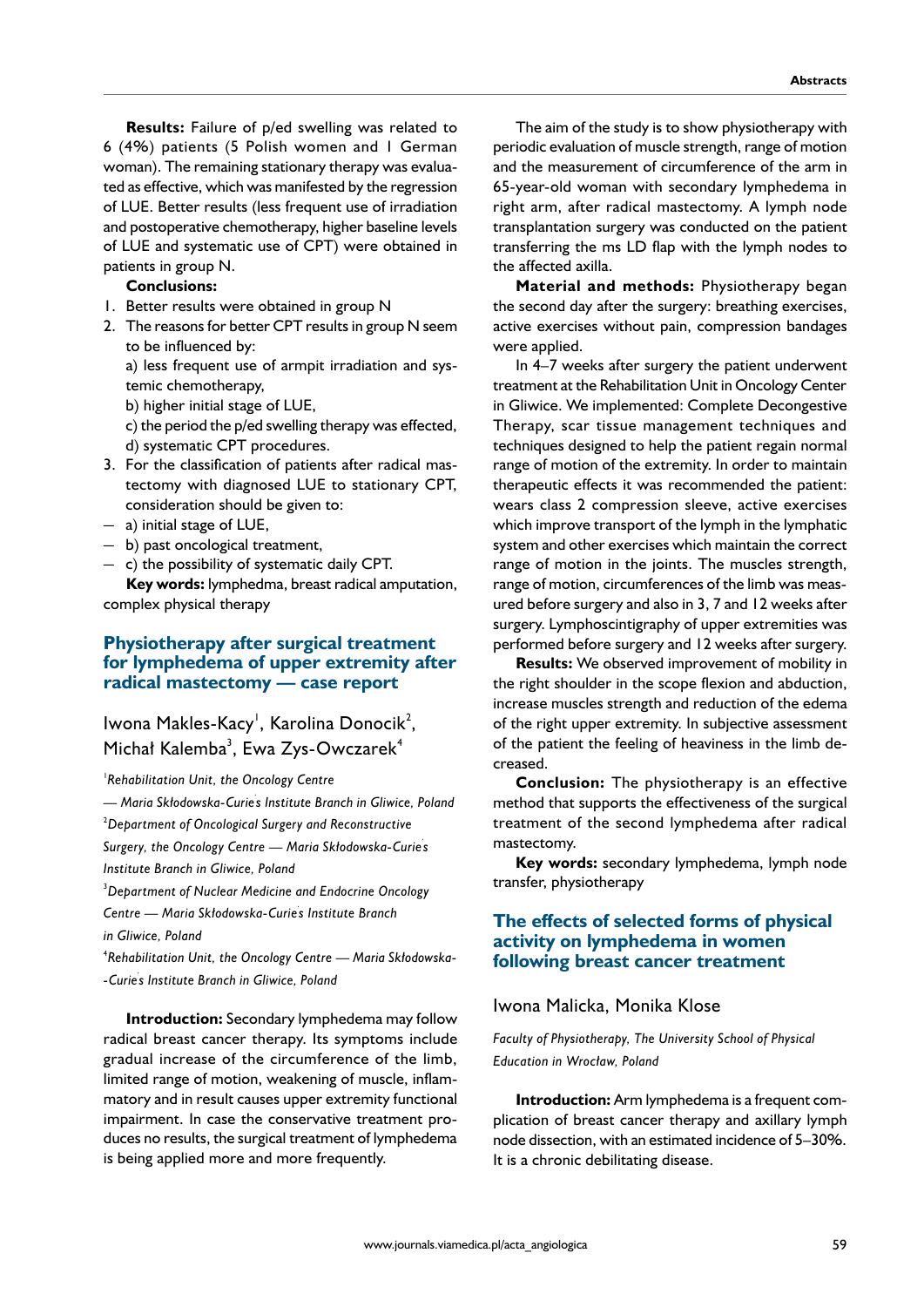Aim was to assess the effects of various forms of physical activity on the lymphedema of upper extremity in women after breast cancer treatment.

**Material and methods:** The study was conducted on a group of 84 women with a mean age of 65 years  $(± 8.0)$ , with axillary lymphadenectomy due to breast cancer. They were divided into 4 groups: general fitness exercises, Nordic Walking, resistance exercises using Thera-band and water resistance exercises. The extent of lymphedema was measured using a centimeter tape and Limb Volumes Professional 5.0 software at baseline and after an 8-week regimen of appropriately selected physical exercises.

**Results:** No significant differences in volumes of upper extremity and lymphedema were noted in the general fitness exercises group:  $241.5$  ml  $\pm$  353.3 ml  $(11.1\%)$  vs 196.7 ml  $\pm$  254.6 ml (8.9%), p = 0.28; in the Nordic Walking group:  $158.0$  ml  $\pm$  236.2 ml (7.6%) vs 160.2 ml  $\pm$  239.4 ml (7.8%), p = 0.95 and in the resistance exercises using Thera-band group: 110 ml  $\pm$  232.1 ml (5.7%) vs 93.6 ml  $\pm$  225.9 ml (4.7%),  $p = 0.69$ . The significant differences were observed in the water resistance exercises group. The study showed an increase in the volume and risk of developing a lymphedema: 70.3 ml  $\pm$  203.8 ml (3.5%) vs 182.3 ml  $± 215.0$  ml (10.3%), p = 0.01.

**Conclusions:** The general fitness exercises, Nordic Walking and the resistance exercises using Thera-band are considered to be a safe form of physical activity in women after breast cancer treatment. The water resistance exercises have increased the volume of the upper extremity, therefore this form of physical activity requires verification and caution when used in women treated for breast cancer.

**Key words:** breast cancer, lymphedema, physical activity

#### **Intermittent pneumatic compression in the maintenance therapy of lymphedema in women after breast cancer treatment. A preliminary report**

Joanna Kurpiewska<sup>1, 2</sup>, Tomasz Grądalski<sup>2</sup>, Katarzyna Ochalek<sup>1, 2</sup>

*1 Department of Clinical Rehabilitation, Faculty of Motor Rehabilitation, University of Physical Education, Krakow, Poland* 2 *Lymphedema Clinic, St Lazarus Hospice, Krakow, Poland*

**Introduction:** Intermittent pneumatic compression (IPC) has been a recognized auxiliary method applied in the comprehensive physical therapy of lymphedema. A greater reduction of oedema during the incorporation of intermittent pneumatic compression at an early

(intensive) stage of physical therapy in post-mastectomy patients has been confirmed in the literature. Less has been known about the usefulness of IPC at the subsequent long-term stage of treatment, the most important aspect of which is to maintain the improved condition attained at the preceding stage and to prevent any exacerbation of the disease (oedema intensification, inflammatory complications) that would require the reapplication of intensive treatment. Some of the patients who completed the initial treatment continue to suffer from substantial asymmetry in limb volume. The optimum model of treatment has been sought for them.

The study aimed at verifying the purposefulness of incorporating IPC into long-term physical therapy in the patients with lymphedema in whom the results of treatment involving only compression garments and exercise have not been satisfactory.

**Material and methods:** The study involved patients with unilateral lymphedema following breast cancer treatment and without the symptoms of active cancer, decompensated circulatory failure, or inflammatory condition. The patients had undergone intensive physical therapy in the past and were subject to outpatient maintenance treatment (which consisted in wearing fitted compression sleeves and in performing aerobic exercises with the sleeve on). The size of oedema (measured as the difference in limb volume) remained at more than 20%. Twelve patients were randomly qualified for a two-week continuation of the former compression therapy with compression garment combined with an aerobic exercise programme, and for a two-week therapy extended to include a 30-minute session of IPC performed twice a day.

**Results:** The outcome consisted in a significantly greater reduction in the relative volume of the limb section with oedema ( $p = 0.047$ ), a tendency for greater reduction in the relative volume of the affected limb, and a lack of meaningful variations in the intensity of the typical concomitant symptoms, quality of life and fitness.

**Conclusion:** IPC appears to be a helpful method of oedema reduction with a good tolerance in maintenance therapy in patients with unsatisfactory results of treatment during the intensive stage.

**Key words:** breast cancer-related lymphedema, intermittent pneumatic compression, maintenance therapy of oedema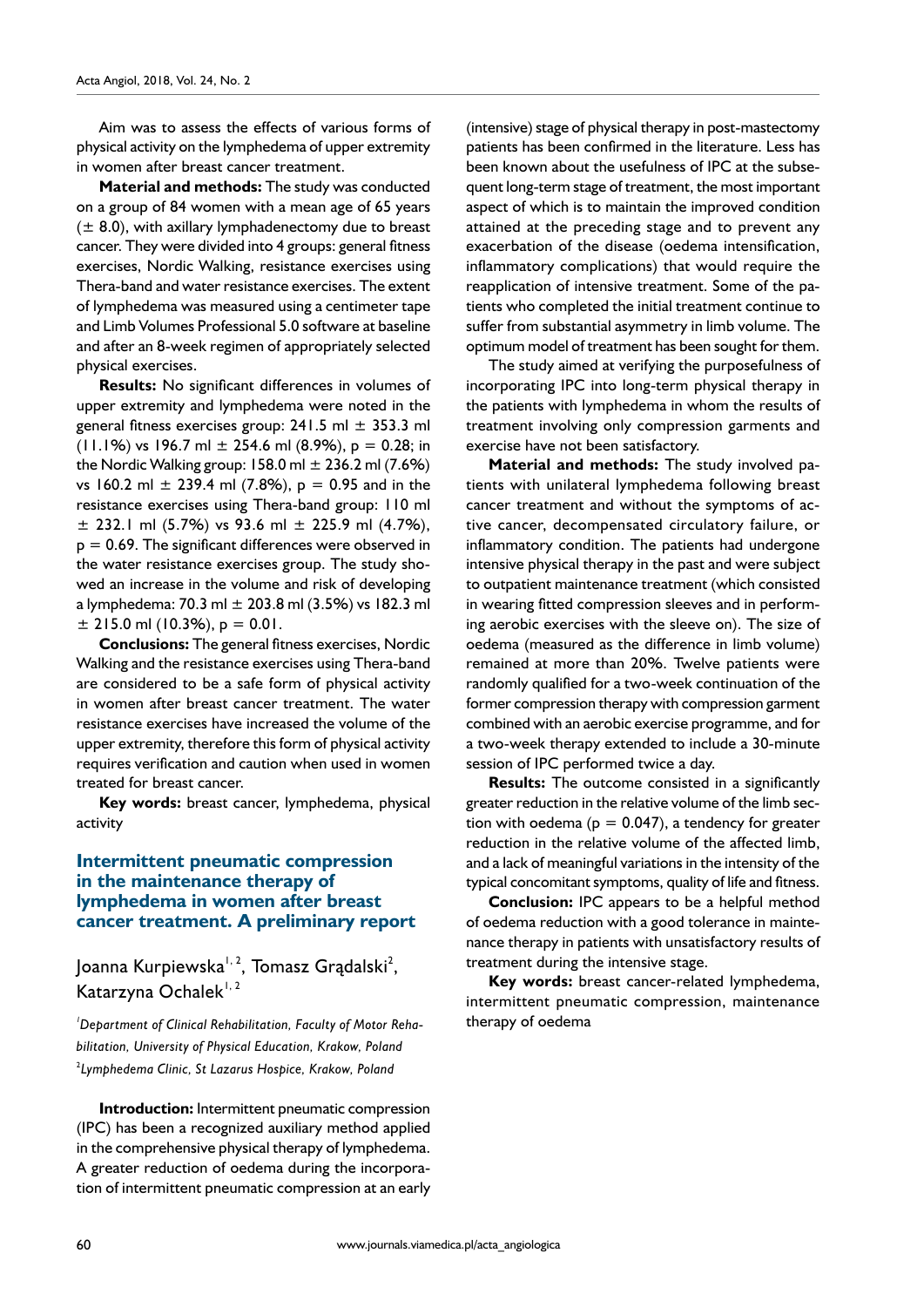#### **Do compression sleeves reduce the incidence of arm lymphedema and improve quality of life? Two-year results from a prospective randomized trial in breast cancer survivors.**

## Katarzyna Ochałek<sup>1, 2</sup>, Hugo Partsch<sup>3</sup>, Tomasz Grądalski $^{\rm 2}$ , Zbigniew Szygula $^{\rm 4}$

*1 Department of Clinical Rehabilitation, Faculty of Motor Rehabilitation, University of Physical Education, Krakow, Poland* 2 *Lymphedema Clinic, St Lazarus Hospice, Krakow, Poland 3 Medical University of Vienna, Vienna, Austria 4 Department of Sports Medicine and Human Nutrition, Faculty of Physical Education and Sport, University of Physical Education, Krakow, Poland* 

**Introduction:** In a previous randomized controlled trial it has been demonstrated that arm compression sleeves (CG) in class 1 (ccl1, 15-21 mm Hg) worn immediately after breast cancer surgery including axillary lymph-node removal in addition to physical therapy are able to reduce the occurrence of early postoperative swelling and of arm lymphedema up to one year. The available data indicated also that CG neither interfere with the level of physical activity nor decrease quality of life 1 year after breast cancer surgery [1, 2].

Aim of the present investigation was to check the further development of the arm swelling in patients using compression sleeves or not, and to compare the quality of life in women treated due to breast cancer two years after surgery.

**Material and methods:** 20 from originally 23 patients who still wore their compression sleeves in ccl1 (CG) and 21 from 22 patients who had been randomized into the control group without compression (NCG) could be seen after one more year. Arm volume measurements were performed and quality of life (QLQ-C30 and QLQ-BR23 questionnaires) was assessed**.** 

**Results:** CG showed significantly lower mean affected arm volume compared to NCG ( $p = 0.023$ ) after 2 years. Three from 20 patents in the CG and 6 from 21 in NCG showed arm lymphedema, defined by an increase of the arm volume exceeding 10% compared to the preoperative values. Significant improvement of several QOL parameters were found in the compression group.

**Conclusion:** Light compression sleeves worn for 2 years are not only able to reduce the incidence of early postoperative edema and of lymphedema, but also lead to a significant improvement of important quality of life parameters like physical functioning, fatigue, pain, arm and breast-symptoms and future perspectives.

**Key words:** breast cancer-related lymphedema, compression garments, physical activity, prevention

# **References:**

- 1. Ochalek K, Gradalskii T, Partsch H. Preventing early postoperative arm swelling and lymphedema manifastation by compression sleeve after axilllary lymph node intervention in breast cancer patients. A randomized controlled trial. Journal of Pain and Symptom Management 2017; 54: 346–354.
- 2. Ochalek K, Gradalski T, Szygula Z, Partsch H. Physical activity with and without arm sleeve: compliance and quality of life breast cancer surgery. A randomized controlled trial. Lymphatic Research and Biology 2017, doi: 10.1089/Irb 2017.0045 ahead of print.

#### **Edemas at the end of life — a single hospice cross sectional study**

#### Tomasz Grądalski

#### *St. Lazarus Hospice, Krakow, Poland*

**Introduction:** Edemas within the end of life population are seldom recognized in the literature. They may have multifactorial etiology, negative impact on life quality and could be difficult to manage. The purpose of this study was to assess the frequency, suspected etiology, impact on common symptoms, quality of life and effectiveness of the conservative management.

**Material and methods:** Between July 2016 and November 2017 119 patients (15.2%) among 784 admitted to the free standing acute hospice 42-beds ward were diagnosed with edema. Patients with edema were usually in stage C according to Gold Standard Framework (73 cases; 61%), median age of 72 years; 70 (58.8%) were female and 115 (96.6%) with advanced cancer. The median length of care to death (106 patients, 89.0%) or to discharge in this group reached 11 and 15 days consecutively. The most frequent laboratory abnormalities seen within this group were anemia, leukocytosis, hyponatriemia and hypoproteinemia.

**Results:** Sixty-two patients (52.1%) were in stage 2 according to International Society of Lymphology, 97 cases (81.5%) occurred bilaterally, 93 (78.1%) revealed in the lower half of the body and 13 edemas (10.9%) were generalized. Thirteen cases (10.9%) were complicated by lymphorrea and 7 (5.9%) by ulcerations. Within 61 (51.3%) patients clinically suspected of lymphedema 56 (91.8%) had Stemmer sign which contrasted to 11 (19.0%) patients within the group who were not diagnosed.

The most prevalent edema precipitating factors observed were chronic immobilization (95 cases; 79,8%) and congestive heart failure (34; 28.6%). Seventy patients (58.8%) received one or more medication which could impact peripheral or generalized edema (26 [21%] were on prolonged steroids, 22 [18.5%]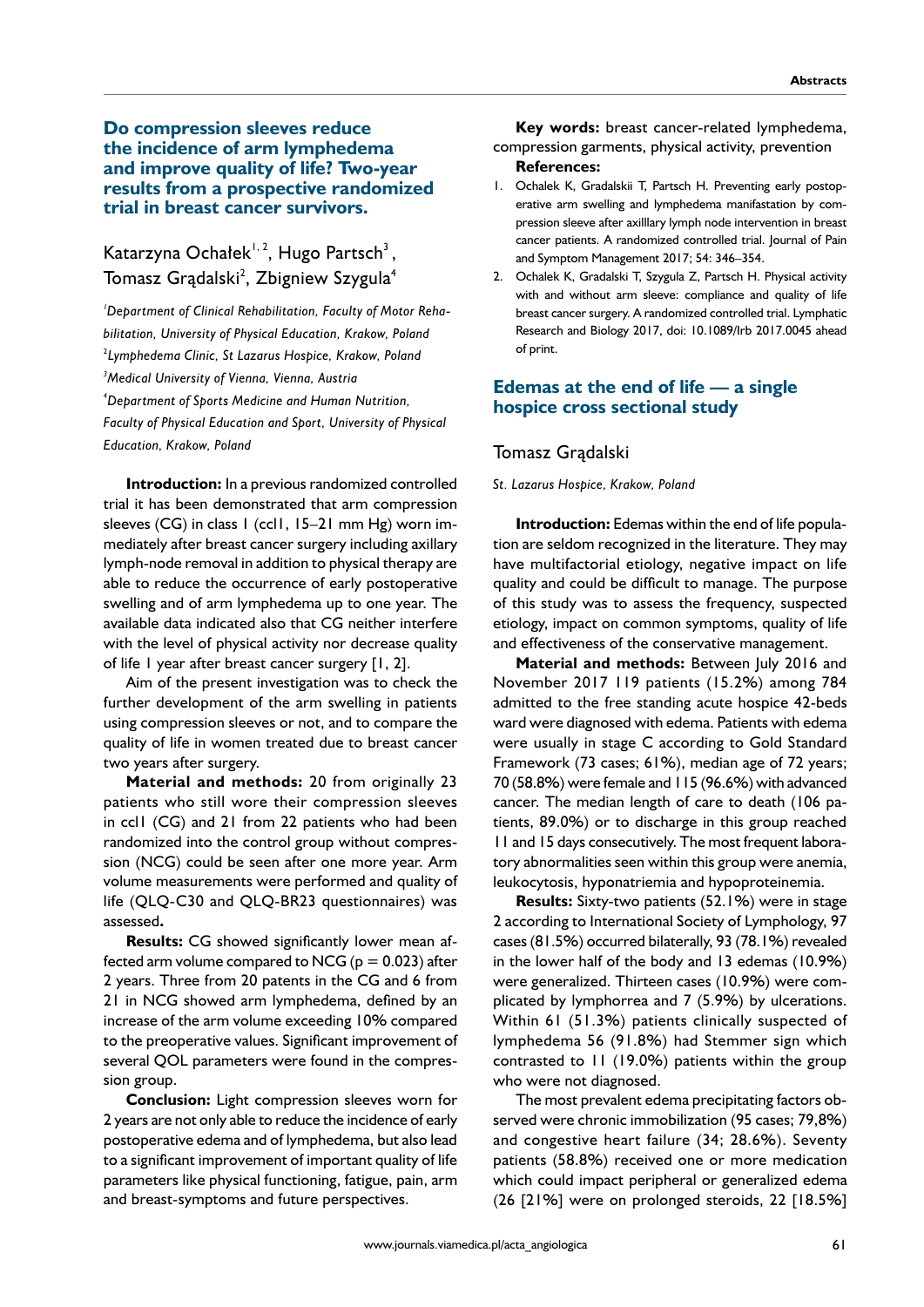on B-blockers and 12 [10.1%] on anticonvulsants). Sixty-five patients (54.6%) were treated for edema before the admission: 57 (47.9%) received diuretics, 13 (10.9%) steroids and only 5 (4.2%) had physiotherapy. In 33 patients (27.7%) edema was the main problem on admission.

During the hospice care the edema was managed in 44 patients (80 limbs in total): by daily compression bandaging or compression combined with intravenous loop diuretic in hypertonic saline. Both methods were equally effective, with mean limbs reduction of 1159 and 1328 mL consecutively ( $p = 0.58$ ) but a tendency of greater reduction of common edema symptoms were seen in combined edema management.

**Conclusion:** Edema at the end of life is a common source of suffering that can be effectively managed conservatively.

**Key words:** diuretic effect, physical therapy, edema, lymphedema, palliative care

#### **Obstructive sleep apnea in patients with lower extremity lymphedema. Effects of complex decongestive therapy**

Andrzej Szuba<sup>1, 2</sup>, Bożena Głuszczyk-Ferenc<sup>2</sup>, Katarzyna Postrzech-Adamczyk<sup>1, 2</sup>, Artur Nahorecki<sup>1, 2</sup>, Robert Skomro<sup>3</sup>

1 *Angiology Division, Wroclaw Medical University, Wrocław, Poland*

2 *Department of Internal Medicine, 4th Military Hospital in Wrocław, Poland*

3 *University of Saskatchewan, Saskatoon, Canada*

**Introduction:** Obstructive sleep apnea syndrome (OSAS) is a common disorder resulting in intermittent upper airway obstruction and blood oxygen desaturation during sleep. It is considered an important cardiovascular risk factor. Nocturnal rostral fluid shift from lower extremities to the chest and neck area is hypothesized as one of the factors in pathogenesis of OSAS. Therefore, patients with lower extremity lymphedema may have increased prevalence of OSAS. Complex decongestive therapy by changing the body fluid volume and its distribution may influence the severity of OSAS in patients with lower extremity lymphedema.

**Material and methods:** We have studied 33 consecutive patients with lower extremity lymphedema (27 women and 6 men). All patients were admitted to the Internal Medicine Ward of the 4th Military Hospital in Wrocław, Poland. In all patients lymphedema was confirmed with lymphoscintigraphy. Initial evaluation included: physical exam, anthropometric measurements, leg volume measurements using truncated cone formula, basic biochemistry including NT-proBNP, TSH, creatinine, serum protein level. Risk of OSAS was assessed in all patients with STOP-BANG questionnaire. Polygraphic examination was conducted (using Embletta Gold®) before and after complex decongestive therapy in all patients.

**Results:** OSAS was diagnosed based on polygraphic evaluation in 60% of patients (20 patients: 17 women and 3 men). Mild OSAS (AHI 5–15) was seen in 10 patients (50%), moderate OSAS (AHI 15–30) in 3 patients  $(15%)$  and severe OSAS (AHI  $>$  30) in 7 patients (35%). After complex decongestive therapy lymphedema improved in all patients (mean leg volume reduction  $= 4.6$  l). OSAS significantly improved in 12 patients (mean AHI decline 9.2/h) and worsened in 8 patients (mean AHI increase 14.5/h). Both groups did not differ in mean initial AHI, BMI, neck circumference, age, leg edema volume, edema volume reduction, concomitant disorders and biochemical parameters.

**Conclusions:** OSAS is highly prevalent in patients with lower extremity lymphedema. Complex decongestive therapy of lymphedema may result both in improvement or worsening of OSAS. Screening for OSAS should be recommended in all patients with lower extremity lymphedema.

**Key words:** lymphedema, obstructive sleep apnea, OSAS, complex decongestive therapy

#### **The comparison of selected conservative methods of lower limbs lymphoedema therapy after treatment of genital organs cancer**

Hanna Tchórzewska-Korba, Dorota Szczęśniak Piotr Kowalski, Monika Kirwil

*Department of Rehabilitation, Maria Sklodowska-Curie Memorial Cancer Center and Institute of Oncology, Poland* 

**Introduction:** Prophylaxis and treatment of leg secondary lymphoedema, plays the main role in quality of life management in women treated from genital organs cancer. The choice of treatment way is related to cancer type, localisation, histopatological character, stage of the cancer and patient age and her condition as well. In some cases like vulvar cancer, cervical cancer or endometrial carcinoma, inguinal lymph nodes and/or the lypmh nodes of pelvis and hip area most probably are necessary to been removed. Radiotherapy after surgery increases the risk of leg lymphoedema. In some patients during physiotherapy, the Mobiderm mobilisation com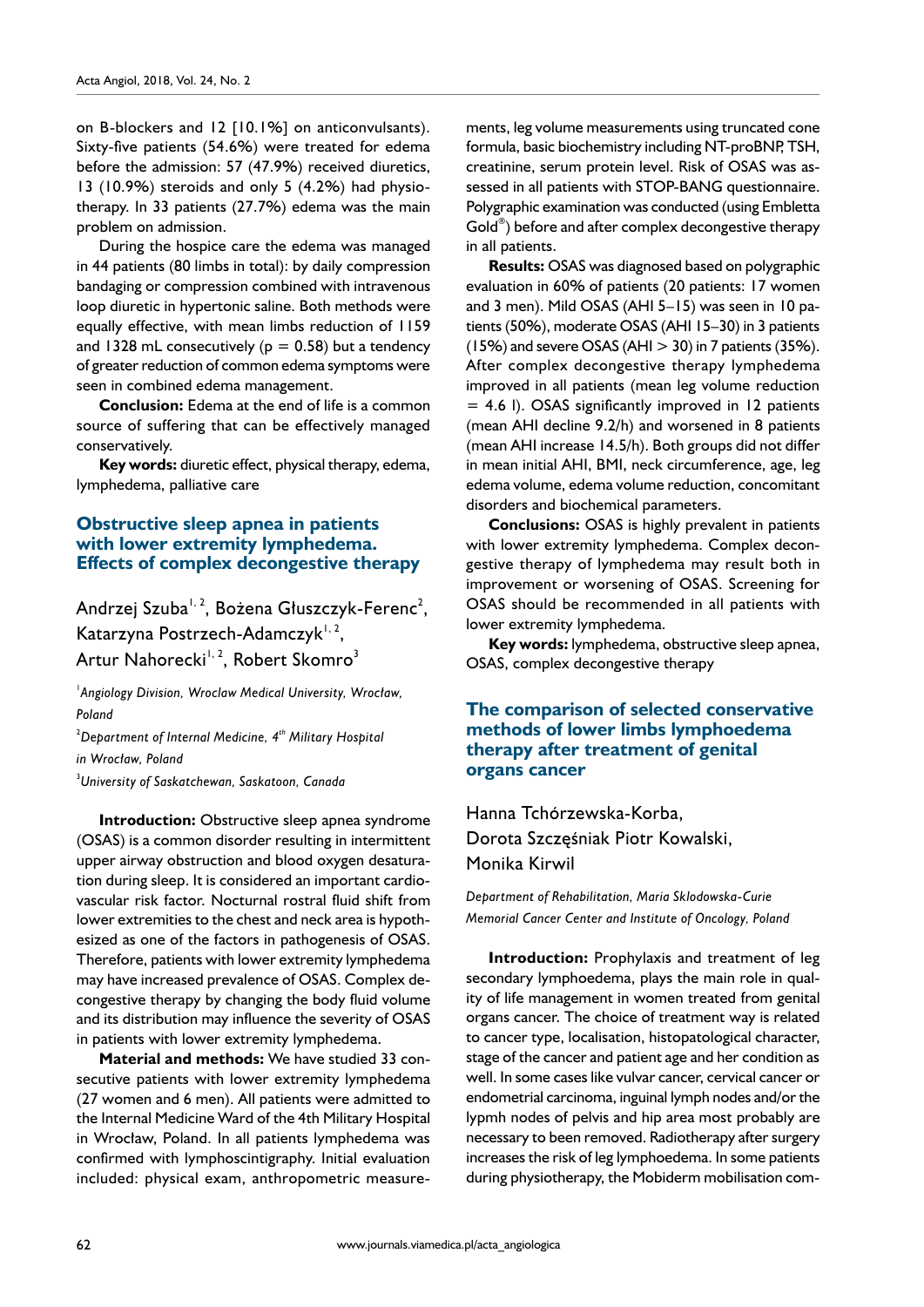pressive pad has been used, which is the active system for the effect fo intermittent pneumatic compression intensification. The aim of this thesis was to compare effectiveness of chosen physiotherapy metohod which allow to reduce the volume and to improve the consistency of lower extermities lymphoedema .

**Material and methods:** This research covers 29 woment in age 39–97 years ( average age 64 years), in which lyphoedema of leg appeaars after genital cancer treatment. There were 41% of patient with endometrial carcinoma, 28% of patient with cervical cancer, 17% with ovarian cancer, and 14% with vulvar cancer. The examination card of each patient which is obligated in Rehabilitation Dpt. of Oncology Center Intitute have been used as a research tool. This Examination card is related also to cicumference measurements of extermities in physiotherapy treatment. The IPC group consisted on 19 patient, in which 10 procedures of multichamber IPC have been done. The second group consisted on 10 patients in which 10 procedures of single chamber pneumatic massage with Mobiderm have been done. All of the patient had the same sets of kinesiotherapy procedures.

**Results:** In order to result comparison, the nonparapetrical Kruskal-Wallis test has been used. All statistically analized relations clearly indicated the higher effectiveness of therapy with Mobiderm. The average improvement of all therapies: whole the lower limb — 0.74, at the thigh 0.89, at the calf 0.61. For the group of IPC with Mobiderm the results were: whole limb 1.62, at the thigh  $-2.0$  and at the calf 1.33. The average improvement for the group of multichamber IPC was: whole limb 0.46, at the thigh 0.55, and at the calf 0.38.

**Conclusion:** 1. Essential correlation between: the time from surgery to therapy, actual age and age during surgery has been displayed. 2. The therapy with IPC and Mobiderm is more effective then the therapy with IPC only.

**Key words:** lymphoedema of lower limbs, genital organs cancer, treatment of lymphoedema

#### **Lower limb's wound treatment and care with specialists dressings and compression therapy**

#### Agnieszka Głuszczak

*Wound Healing and Foot Care Outpatient Clinic Foot Centre, Poland*

The abstract aim is to present the outcomes of highly personalised and patient-oriented wound treatment and care and to indicate specific wound healing stages, which can markedly reduce the treatment duration without the risk of painful surgeries.

Human skin wounds require diversified management and their treatment and care depend on their cause and the current stage. Appropriate wound dressing and selection of agents, dressings and treatment are the key elements of wound management. Proper treatment of chronic wounds must include skin culture and antibiogram to determine the wound bacteria type. More extensive diagnostics with CT, ultrasound and X-ray may often be required to determine skin changes precisely.

Chronic wounds was represented by patient treated with professional long-term dressings. The treatment was based on TIME strategy and included application of specialists recommendations. Rehabilitation, wound immunization in particular, was applied to promote epithelization.

The system wounds at Stage 3–4 by the Torrance and selected due to serious wound complications after long and varied treatment elsewhere.

The presentation shows the results achieved by personalised treatment and care which led to complete healing.

**Key words:** chronic wounds, sore, rehabilitation wound, ulceretion

#### **Is there place for pharmacotherapy in lymphedema secondary to oncological treatment?**

Katarzyna Drożdż<sup>1, 2</sup>, Angelika Chachaj<sup>1, 2</sup>, Andrzej Szuba<sup>1, 2</sup>

1 *Division of Angiology, Wroclaw Medical University, Wroclaw, Poland*  2 *Department of Internal Medicine, 4th Military Hospital, Wroclaw, Poland* 

**Introduction:** Decongestive Lymphatic Therapy (DLT) is recommended by the ISL, UIP and the ILF as the first step in the primary lymphedema treatment. The DLT consists of manual lymphatic drainage (MLD), compression multilayer short-stretch bandaging, garments, meticulous skin care and decongestive exercises. Is there also a place for pharmacotherapy as a supportive therapy in lymphedema treatment?

**Material and methods:** Review of the literature in the field of pharmacotherapy in lymphedema secondary to oncological treatment.

**Results:** Sulodexide in post-mastectomy lymphedema of the upper limb was shown to be a very satisfactory therapy in term of lack of side effects and good compliance [1]. Another study, sulodexide in post-mastectomy therapy gave relatively large group of patients free of lymphedema [2]. In the animal model, positive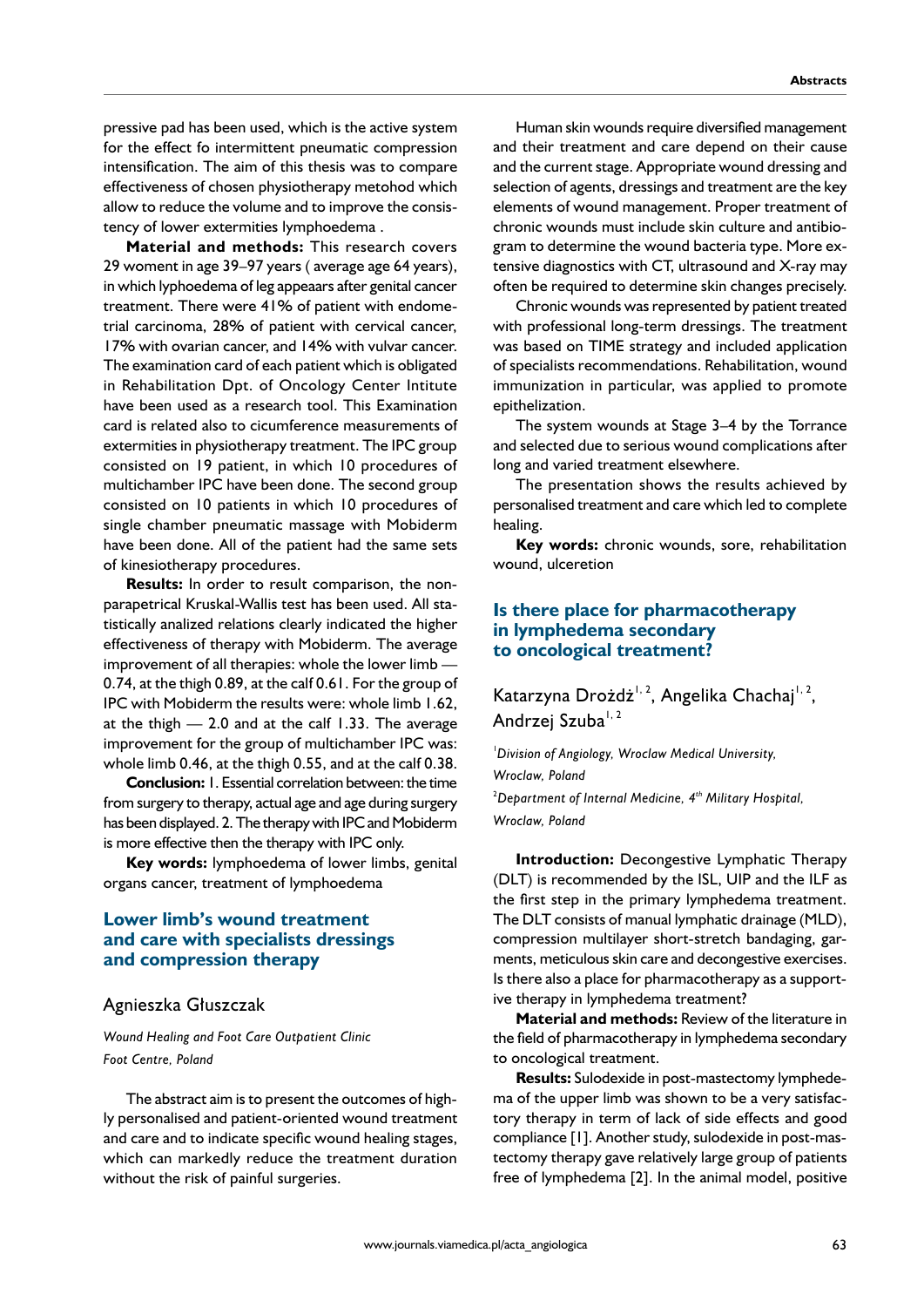effects of both ketoprofen and tacrolimus on the reduction of secondary lymphedema have been proven [3]. The topical tacrolimus treatment is FDA approved for chronic skin conditions and has an established record of safety and tolerability in lymphedema [4]. Sodium selenite showed good results in reduction of lymphedema volume, increasing the efficacy of complex physical therapy, and in incidence reduction of erysipelas infections in patients with cancer-related lymphedema [5]. 5,6-Benzo-[alpha]-pyrone was demontrated to give results in slow but safe reduction of lymphedema of the extremities [6]. Coumarin was not effective therapy for women who have lymphedema of the arm after treatment for breast cancer [7]. The skin changes in patients with lymphedema have been shown to be treated successfully with acitretin and tazarotene [8, 9].

**Conclusions:** The results of the studies have indicated that pharmacotherapy may be effective in secondary lymphedema treatment. However, further research must be carried out in this field.

**Key words:** lymphedema, sulodexide, pharmacotherapy

#### **References:**

- 1. Dini D, Gozza A, Silvestro S, Cavallari M, Forno G. Sulodexide in the prevention of post-mastectomy lymphedema. Minerva Chir. 1995; 50(4): 431–434.
- 2. Markowski J, Wilcox JP, Helm PA. Lymphedema incidence after specific postmastectomy therapy. Arch Phys Med Rehabil. 1981; 62(9): 449–452.
- 3. Nakamura K, Radhakrishnan K, Wong YM, Rockson SG. Anti- -inflammatory pharmacotherapy with ketoprofen ameliorates experimental lymphatic vascular insufficiency in mice. PLoS One. 2009; 4(12): e8380. doi: 10.1371/journal.pone.0008380.
- 4. Gardenier JC, Kataru RP, Hespe GE et al. Topical tacrolimus for the treatment of secondary lymphedema. Nat Commun. 2017; 8: 14345. doi: 10.1038/ncomms14345.
- 5. Pfister C, Dawczynski H, Schingale FJ. Sodium selenite and cancer related lymphedema: biological and pharmacological effects. J Trace Elem Med Biol. 2016; 37: 111–116. doi: 10.1016/j. jtemb.2016.05.005. Epub 2016 May 24.
- 6. Casley-Smith J, Morgan R, Piller N. Treatment of lymphedema of the arms and legs with 5,6-benzo-[alpha]-pyrone. N Engl J Med. 1993; 329(16): 1158–1163, doi: 10.1056/ nejm199310143291604.
- 7. Loprinzi CL, Kugler JW, Sloan JA et al. Lack of effect of coumarin in women with lymphedema after treatment for breast cancer. N Engl J Med. 1999; 340(5): 346–350.
- 8. Taylor H. A double blind clinical trial of hydroxyethyl ruto sides in obstructive arm lymphodema. Phlebology 1993; 8: 22–28.
- 9. Mortimer P. A double-blind, randomized, parallel-group, placebo-controlled trial of  $O-(\beta$ -hydroxyetnyl)-rutosides in chronic arm oedema resulting from breast cancer treatment. Phlebology 1995; 10: 51–55.

#### **Lymphedema as the first sign of a cancer**

Katarzyna Drożdż<sup>1, 2</sup>, Angelika Chachaj<sup>1, 2</sup>, Bożena Sapian-Raczkowska $^2$ , Andrzej Szuba $^{1,2}$ 

1 *Division of Angiology, Wroclaw Medical University, Wroclaw, Poland*  2 *Department of Internal Medicine, 4th Military Hospital, Wro-*

*claw, Poland* 

**Introduction:** In many cases, the diagnosis of cancer can be difficult. Lymphedema may be the first sign of a cancer. Lymphoscynthygraphy can not only confirm the presence of lymphoedema, but may also indicate a possible cause of the disease.

**Case report:** 56-year-old man was admitted to the Department of Vascular Diseases at the 4<sup>th</sup> Military Hospital in Wroclaw, due to edema of the scrotum, penis and abdomen, lasting for several weeks. During the ambulatory diagnostics, performed before the hospitalization, the patient underwent urological examination, prostate ultrasound and a small pelvic MRI. They did not reveal any lesions that would be suggestive of neoplastic disease presence. The PSA level remained low.

During hospitalization, only lymphoscintigraphy of the lower limbs indicated the presence of a cancer disease. Another urological consultation, with a per rectum examination, followed by the biopsy of the prostate, confirmed the prostate cancer disease.

**Conclusions:** Lymphoscintigraphy is a helpful imaging study in the differential diagnosis of various edema causes.

**Key words:** lymphedema, cancer, lymphoscynthygraphy

#### **Lymphedema in the Klippel-Trénaunay syndrome**

Angelika Chachaj<sup>1, 2</sup>, Katarzyna Drożdż<sup>1, 2</sup>, Bożena Sapian-Raczkowska<sup>2</sup>, Andrzej Szuba<sup>1, 2</sup>

1 *Division of Angiology, Wroclaw Medical University, Wroclaw, Poland* 

2 *Department of Internal Medicine, 4th Military Hospital, Wroclaw, Wroclaw, Poland* 

**Introduction:** Klippel-Trenaunay syndrome (KTS) is a rare congenital disease, usually occurs sporadically and is characterized by the clinical triad: (1) capillary malformations (port wine stain); (2) soft tissue and bone hypertrophy or, occasionally, hypotrophy of usually one lower limb; (3) atypical, mostly lateral varicosity